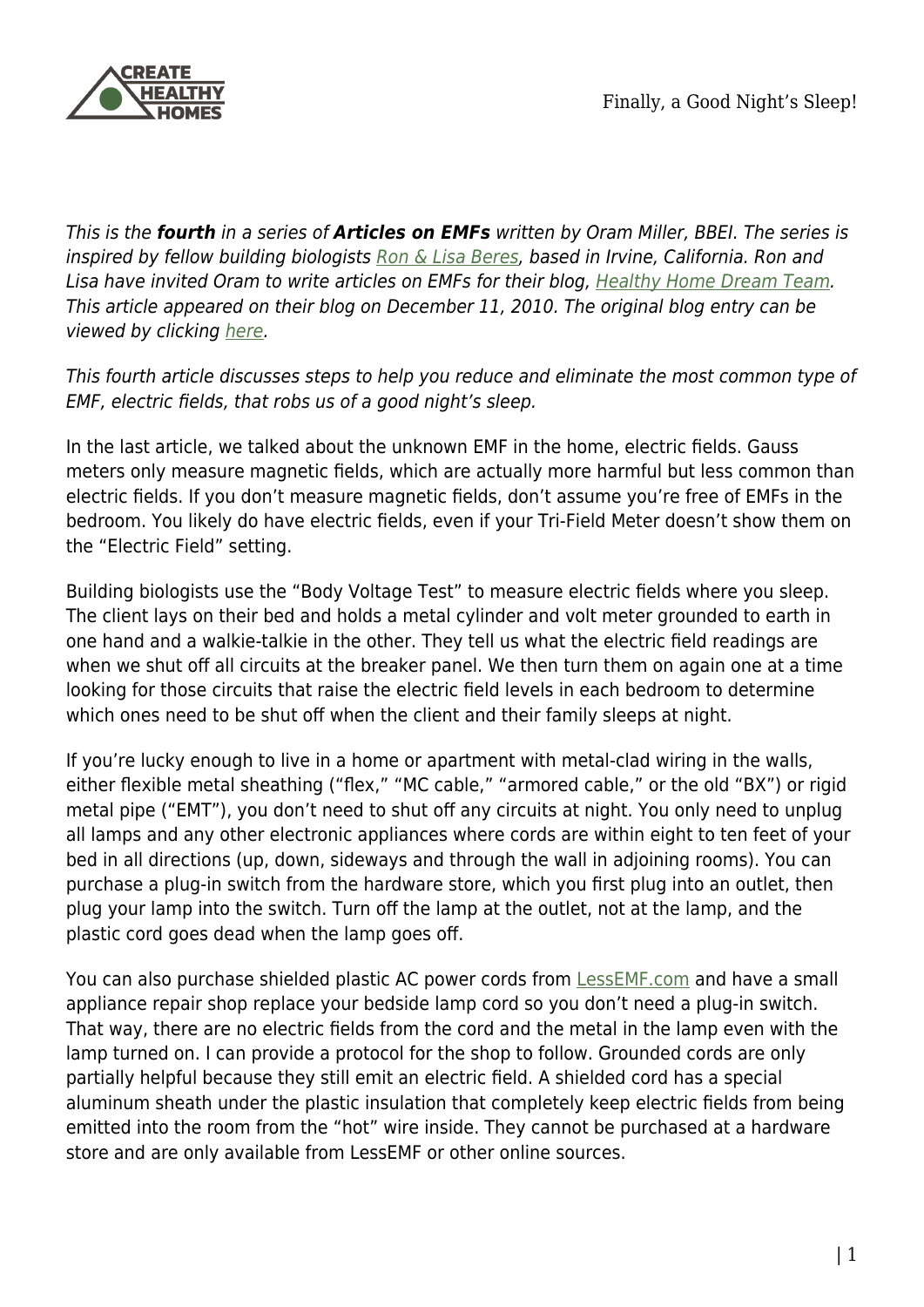

These solutions only work if you have metal circuits in your walls. Most homes in America, however, are wired with plastic circuits, called Romex or NM (for "non-metallic") wiring. In that case, you need to shut circuits off at night at the breaker panel that pass in and through all rooms where people sleep. Be sure to keep circuits on that power smoke detectors and other appliances that need to run overnight (refrigerators, furnace, hot water heater fan, etc.). Sometimes new dedicated metal-clad circuits need to be run for these appliances. You can use battery operated clocks and flashlights by the bed.

To avoid traipsing out to the garage or basement every night and morning to turn circuits off and on, an electrician can install one or more Demand Switches next to the breaker panel that automatically shut off circuits when you turn your lamp off. Talk to a building biologist about this option.

Remember, it is plastic circuits and lamp cords that pass through an eight to ten foot bubble around your sleeping body that elevate electric field levels, not the lamp itself, and it doesn't matter whether the lamp is on or not.

If this sounds complicated, it can be, and we honestly recommend that you contact a building biologist in your area to conduct this test and map out a strategy rather than trying it yourself. Go to [www.buildingbiology.net](http://www.buildingbiology.net/) and click on "Find an Expert" to locate one in your state. Oram can also walk you through this process long distance by telephone. If you live in Southern California, contact Oram to schedule an evaluation at 310.720.7686.

Reducing electric field levels can give you the deep sleep you deserve. You will sleep like you're camping while in the comfort of your own bed. This is one of the most important steps you can take to more fully improve your health.

Oram Miller, BBEI, is a Certified Building Biology Environmental Inspector. He provides EMF (electromagnetic field) evaluations for homes and offices locally in Southern California and nationwide over the telephone. You can contact Oram at 310.720.7686 or [www.createhealthyhomes.com](https://www.createhealthyhomes.com/).

To view the *next article in the series,* entitled, "Smart Meters: Should We Be Concerned?", click [here.](http://ronandlisa.com/2012/09/04/smart-meters-should-we-be-concerned/)

To view an extensive *list of links* to web sites documenting the health effects of exposure to EMFs caused by wireless devices, including cell phones, cordless telephones and wireless Internet (Wi-Fi) routers, click [here.](https://createhealthyhomes.com/education/cellphone-risks/)